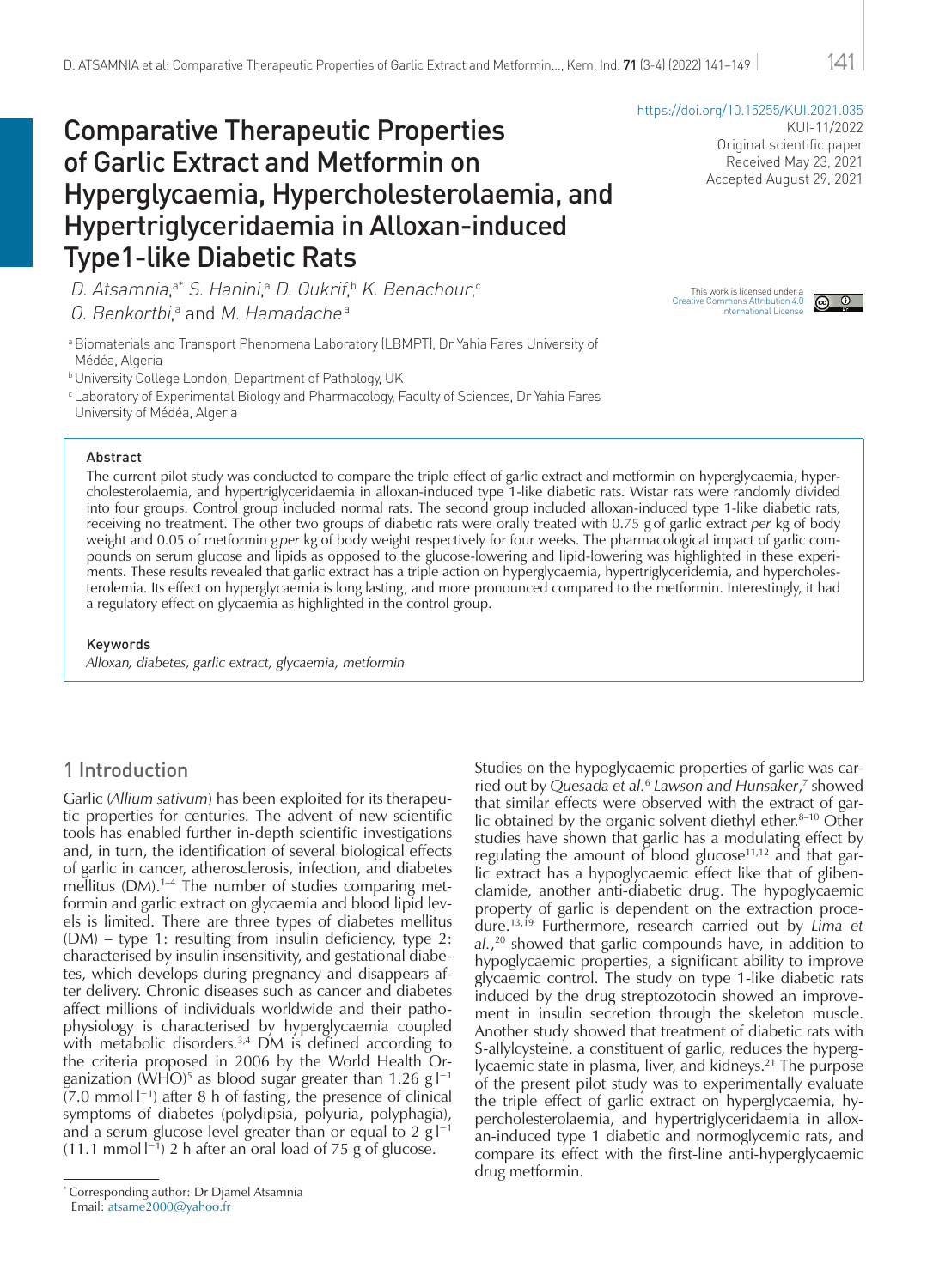### 2 Materials and methods

### 2.1 Preparation of garlic extract

Fresh garlic bulbs (*A. sativum* L.) were collected in the region of Benchicaou. The cloves were peeled, sliced, and ground into a paste, and suspended in distilled water for 24 h at room temperature. The macerate obtained was filtered through a gauze and then through 0.45 μm diameter microfilter. The obtained aqueous garlic extract was stored at 4 °C until use.

### 2.2 Chemicals

Alloxan (2,4,5,6-tetraoxypyrimidine; dioxyuracil 5-6) was provided by the Pasteur Institute, Algiers, while the antidiabetic drug (metformin HCl 850 mg) was kindly provided by the Laboratory of Animal Toxicology of the antibiotic producing company SAIDAL, Médéa, Algeria.

### 2.3 Animal material

Eight-week-old male Wistar rats were purchased from the National Centre for Research and Development of El-Harrach (CRD) and housed in the SAIDAL Animal Toxicology Laboratory with free access to water and standard rat food. The rats were left to adapt to the new environment for one week before starting the experiments.

### 2.4 Selection criteria

Healthy adult (eight weeks old) male Wistar albino rats aged between 2 and 3 months and weighing 200–260 g were used for the study. Their blood glucose, cholesterol and triglyceride levels were standard (Table 1). Abnormal rats were excluded from the study.

### 2.5 Induction of diabetes

Diabetes was induced by subcutaneously injecting (0.80 g kg−1 body weight) alloxan monohydrate 98 % at a concentration of 40 mg ml−1. This drug is commonly used to induce type 1 diabetes in laboratory animals. It causes necrosis of β-pancreatic cells, thus inhibiting insulin secretion.24 Hyperglycaemia was confirmed by the elevated glucose levels measured at 48 h.

### 2.6 Testing blood glucose correction

Animals with a blood glucose level higher than 1.50 g l<sup>−1</sup> were considered diabetic.<sup>22</sup> The diabetic and normal rats were divided into four groups; six rats were used in each group and received through gavage feeding garlic aqueous extract.

**Group 1:** Diabetic rats with no treatment.

**Group 2:** Diabetic rats receiving 0.75 g kg−1 body weight of aqueous extract of fresh garlic by gavage feeding.

**Group 3:** Diabetic rats receiving 0.05 g kg−1 body weight of antidiabetic drug (metformin HCl 850 mg) by gavage feeding.

**Group 4:** Normal control rats, treated with garlic extract.

**Group 5:** Normal control rats, not treated with garlic extract.

During the three weeks of treatment, a daily investigation of the evolution of diabetic rats during the treatment period was carried out. Water consumption, food and rats' weight were monitored, and standard analysis for blood sugar, cholesterol, and triglycerides was performed (Table 1). A glucose assay (glycaemia) was performed every week during the treatment period and after treatment cessation.

*Table 1* – Standards for blood sugar, cholesterol, and triglycerides in rats

|     | Weight/g | Blood glucose/ Cholesterol/ Triglyceride/<br>$g\vert^{-1}$                                                        | $\frac{g}{g}$  -1 |  |  |  |
|-----|----------|-------------------------------------------------------------------------------------------------------------------|-------------------|--|--|--|
| NCR |          | $248 \pm 25^{\circ}$   1.15 $\pm$ 0.10 <sup>a</sup>   1.20 $\pm$ 0.40 <sup>a</sup>   1.10 $\pm$ 0.20 <sup>a</sup> |                   |  |  |  |
| DR. |          | $235 \pm 15^{\circ}$   1.20 $\pm$ 0.15 <sup>a</sup>   1.30 $\pm$ 0.50 <sup>a</sup>   1.35 $\pm$ 0.45 <sup>b</sup> |                   |  |  |  |
|     |          | DRG $240 \pm 25^{\circ}$ 1.00 $\pm$ 0.20 <sup>6</sup> 1.15 $\pm$ 0.35 <sup>6</sup> 1.15 $\pm$ 0.25 <sup>6</sup>   |                   |  |  |  |
| DRM |          | $245 \pm 25^{\circ}$   1.10 $\pm$ 0.30 <sup>a</sup>   1.05 $\pm$ 0.25 <sup>b</sup>   1.25 $\pm$ 0.35 <sup>b</sup> |                   |  |  |  |

NCR – normal control rats treated with garlic extract; DR – diabetic rats untreated; DRG – diabetic rats receiving garlic extract; DRM – diabetic rats treated with metformin. Values are the mean  $\pm$  standard deviation for six rats *per* group.

<sup>a</sup> Statistical significance  $p < 0.01$ ; <sup>b</sup> Statistical significance  $p < 0.05$ .

### 2.7 Biochemical analysis of blood

Retro-orbital blood collection in a heparinised capillary tube was followed by glucose analysis. Glucose concentrations in the blood were analysed enzymatically using the Bergmeyer method.<sup>23</sup> The kit consisted of a standard  $(1 \text{ g} \vert^{-1})$  glucose solution and reagent of the following composition: phosphate 70 mmol  $I^{-1}$ , phenol (5 mmol  $I^{-1}$ ) glucose oxidase > (10 uI ml<sup>-1</sup>), peroxides > (1 uI ml<sup>-1</sup>), 4-aminoantipyrine (0.4 mmol l −1), pH 7.5.

### 2.8 Equipment

Water bath set at 37 °C (MemmertType WNB 14 F-NR LY 12.0671 230v-freq 50/60 HZ). Spectrophotometer (Model Sp 3000 nano OPTIMA feq 50/60 HZ 1A) was used in the experiments.

### 2.9 Statistical analysis

All experiments were performed in triplicate. The results of the hypoglycaemia effect of garlic extract and Metformin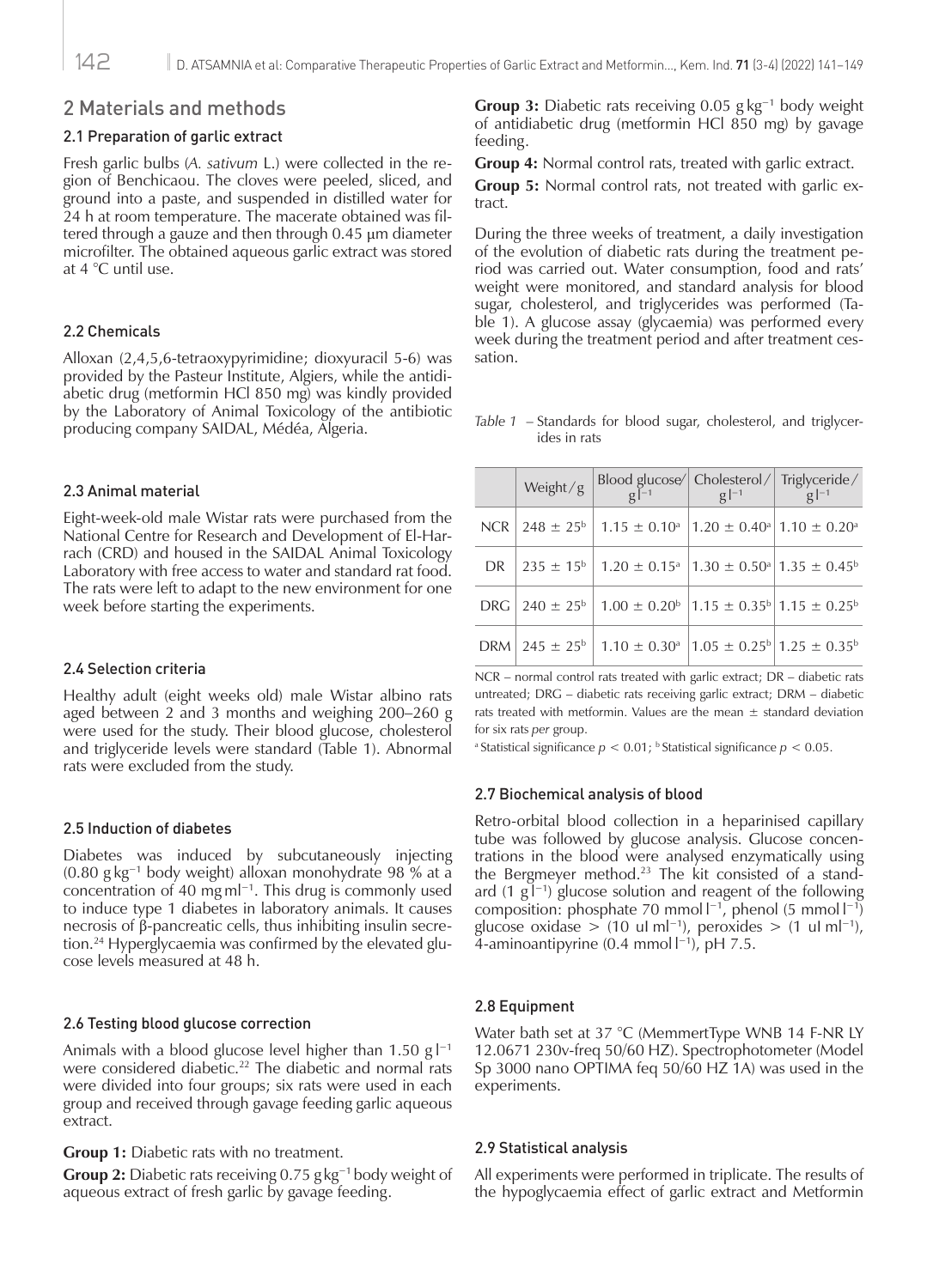were expressed as mean  $\pm$  SD ( $n = 6$ ). One-way ANOVA was used to analyse the differences between experimental groups (PAST version .17). Differences were considered significant when p-values were below 0.05, and more significant when p-values were below 0.01.

#### 2.10 Sample

Serum or plasma was collected by standard procedure, quickly separated from red blood cells to avoid cell glycolysis. The reagent was stored at room temperature and aliquoted in tubes. The tubes were incubated in a shaking water bath at 37 °C for 10 min. The absorbance of the samples was measured against a blank at 500 nm. The glucose concentration of the sample was calculated by Eq. (1), as described by GOD-POD colorimetric method.

glucose 
$$
(g l^{-1}) = \frac{\text{absorbance of sample}}{\text{absorbance of standard}} \cdot \text{conc. of std} (g l^{-1})
$$
 (1)

### 3 Results

Diabetes was induced in rats following alloxan treatment resulting in a significant increase in blood glucose (4.75 g l −1) (Fig. 1). Garlic extract had a lowering serum glucose and lipids in type 1 diabetic rats, as illustrated in Fig. 2. A slight decrease in glycaemia after 72 h of treatment with metformin was noticed. Garlic extract had a more effective and lasting effect than metformin (Fig. 3).

### 3.1 Effect of alloxan on rats' serum glucose

To establish a model of diabetic rats, a group of six animals were injected once subcutaneously with (0.80 g kg−1 body



*Fig. 1* – Alloxan induced diabetic rats. Each column represents the mean of six rats.  $I -$  after 4 h of the injection of alloxan monohydrate 98 %, **II** – 72 h after of the first injection of alloxan, **III** – one week after alloxan injection, **IV** – two weeks after, **V** – after three weeks, **VI** – four weeks after, **VII** – five weeks after. Statistical significance *vs.* normal control ( $p < 0.01$ ).

weight) alloxan monohydrate 98 %. The results of glycaemic rats measured for five weeks, as shown in (Fig. 1), indicated that the glucose level measured in 48 h post-injection (4.16  $\pm$  0.21 g |<sup>-1</sup>) increased during the first four weeks, reaching  $5.00 \ (\pm 0.11 \text{ g l}^{-1})$ . A slight decrease in blood sugar level was observed during the fifth and sixth week. A possible explanation for hypoglycaemia is either limited effect of alloxan or beta cell regeneration, as reported by *Gorray et al.*<sup>51</sup>

### 3.2 Effect of garlic extract on serum glucose in diabetic rats

The effect of garlic extract in lowering serum glucose and lipids in type 1 diabetic rats is illustrated in (Fig. 2). In alloxan-treated rats, the administration of the garlic extracts at a dose of  $0.75$  g kg<sup>-1</sup> of body weight induced a significant hypoglycaemia after 24 h of garlic extract treatment, i.e., from  $(4.47 \pm 0.44)$  g  $^{-1}$  to  $(2.00 \pm 0.19)$  g  $^{-1}$ . The blood glucose stabilized after one week of treatment, reaching  $(1.04 \pm 0.08)$  g l<sup>-1</sup> and  $(0.86 \pm 0.10)$  g l<sup>-1</sup> in the second and third week, respectively. It is very important to emphasize that a gradual, but slight re-increase in blood glucose was noticed one week after the treatment was interrupted. The registered rates were  $(1.23 \pm 0.11)$  g  $\vert^{-1}$ ,  $(1.33 \pm 0.04)$  g<sup>-1</sup>, and  $(1.35 \pm 0.06)$  g<sup>-1</sup> in the first week, the second and third week, respectively.



*Fig. 2* – Effect of oral administration of fresh aqueous extract of garlic on alloxan induced diabetic rats at doses of 0.75 g kg−1 body wt. Each column represents the mean of six rats. **I** – after 48 h from the injection of alloxan monohydrate 98 %, **II** – after 24 h of treatment, **III** – one week of treatment, **IV** – two weeks of treatment, **V** – three weeks of treatment, **VI** – a week without treatment, **VII** – two weeks without treatment, **VIII** – three weeks of treatment discontinuation. Statistical significance *vs.* normal control ( $p < 0.01$ ).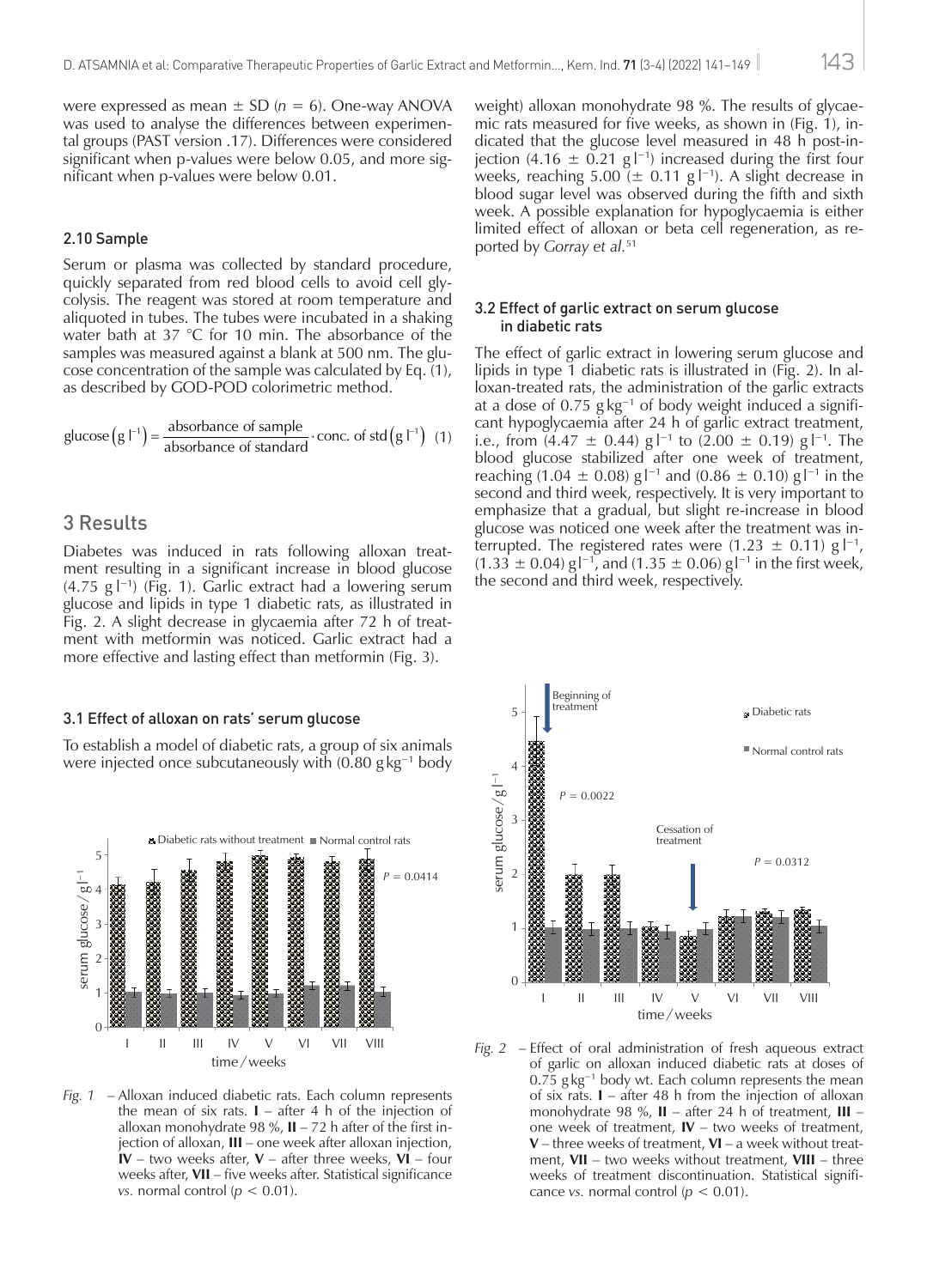

*Fig.* 3 – Effect of oral administration of metformin (0.05 g kg<sup>-1</sup>) body weight) on the serum glucose in diabetic rats. Each column represents the mean of six rats. **I** – 48 h after the injection of alloxan monohydrate 98 %, **II** – after 24 h of treatment, **III** – one week of treatment**, IV** – two weeks of treatment, **V** – a week without treatment, **VI** – two weeks without treatment, **VII** – three weeks of treatment discontinuation, **VIII** – four weeks of treatment discontinuation. Statistical significance *vs*. normal control ( $p < 0.05$ ).

### 3.3 Effect of metformin on blood glucose levels in type 1-like diabetic rats

The aim of the study was to compare the triple effect of garlic extract with that of the reference anti-diabetic drug: metformin (Fig. 3). A slight decrease in glycaemia after 72 h of treatment was noticed, from  $(3.87 \pm 0.61)$  g  $^{-1}$ observed in 48 h to (2.58  $\pm$  0.43) g l<sup>-1</sup>. A decline in blood glucose levels was observed thereafter to reach a minimum level after two weeks of treatment. In fact, the glucose levels recorded were (1.98  $\pm$  0.22) g l<sup>-1</sup>, (2.58  $\pm$  0.43) g l<sup>-1</sup> and (0.98  $\pm$  0.26) g|<sup>-1</sup> in one week, two weeks, and three weeks of treatment, respectively. It was noticed that the glucose level recorded in the second week of treatment was comparable to that of normal rats. We can therefore say that the garlic extract, at an optimised dose of  $0.75$  g kg<sup>-1</sup>, was more effective than metformin (0.05 g kg<sup>-1</sup> body weight). It should be noticed that discontinuation of treatment led to a rapid re-emergence of hyperglycaemia, which reached (3.42  $\pm$  0.400) g  $l^{-1}$  in the fourth week of



*Fig. 4* – Effect of oral administration of garlic extract at a dose of 0.75 g kg−1 on serum glucose in normal rats (not induced by alloxan). Each column represents the mean of six rats. **I** – 48 h of observation, **II** – after 24 h of treatment, **III** – one week of treatment, **IV**– two weeks of treatment, **V** – three weeks of treatment, **VI** – a week without treatment, **VII** – two weeks of treatment discontinuation. Statistical significance *vs.* normal control rats (Group 5) ( $p < 0.05$ ).

treatment discontinuation, as opposed to the effect of our aqueous garlic extract.

### 3.4 Effect of the garlic extract on serum glucose in normal control rats

The garlic extract did not induce severe hypoglycaemia in either normal rats or normal rats receiving garlic extract, but played a regulatory role. The control group received a daily treatment of garlic extract, with 0.75 g kg−1of body weight for eight consecutive weeks. As a result, the glycaemia remained stable and close to normal level throughout the experimental time (Fig. 4).

#### 3.5 Physiological and lipid monitoring

The hyperglycaemic increase caused by alloxan was accompanied by a physiological change in rats, namely, weight loss and nutritional disturbance (Table 2).

| Table 2 |  |  |  |  |  |  |  |  |  |  |  |  |  |  | $\angle$ – Changes in the body weight (g) of the rats during eight weeks of the experiment |
|---------|--|--|--|--|--|--|--|--|--|--|--|--|--|--|--------------------------------------------------------------------------------------------|
|---------|--|--|--|--|--|--|--|--|--|--|--|--|--|--|--------------------------------------------------------------------------------------------|

|            | <b>Weeks</b>         |                      |                    |                      |                      |                         |                      |                      |  |  |  |  |
|------------|----------------------|----------------------|--------------------|----------------------|----------------------|-------------------------|----------------------|----------------------|--|--|--|--|
|            |                      | Ш.                   | $\mathbf{III}$     | IV                   | V                    | VI                      | VII                  | <b>VIII</b>          |  |  |  |  |
| <b>NCR</b> | $248 \pm 13^{6}$     | $247 \pm 17^{\rm b}$ | $250 \pm 18^{6}$   | $249 \pm 15^{6}$     | $251 \pm 17^{\rm b}$ | $253 \pm 22^{b}$        | $250 \pm 13^{6}$     | $248 \pm 15^{6}$     |  |  |  |  |
| DR         | $234 \pm 18^{6}$     | $225 + 13^{b}$       | $217 \pm 17^{b}$   | $207 \pm 20^{6}$     | $197 \pm 15^{6}$     | $183 \pm 16^6$          | $176 \pm 12^{\circ}$ | $171 \pm 17^{\rm b}$ |  |  |  |  |
| <b>DRG</b> | $230 \pm 14^{\circ}$ | $207 \pm 16^{\circ}$ | $215 \pm 19^{6}$   | $225 \pm 13^{\circ}$ | $229 \pm 11^{\circ}$ | $233 \pm 17^6$          | $237 \pm 15^{\rm b}$ | $241 \pm 16^{\rm b}$ |  |  |  |  |
| <b>DRM</b> | $227 \pm 20^{6}$     | $217 + 18^{b}$       | $219 + 17^{\rm b}$ | $221 + 19^{b}$       | $223 \pm 11^{\circ}$ | $219 + 12$ <sup>a</sup> | $220 + 14^{b}$       | $217 \pm 10^{\rm a}$ |  |  |  |  |

NCR – normal control rats treated with garlic extract; DR – diabetic rats untreated; DRG – diabetic rats receiving garlic extract – bold indicates cessation of treatment; DRM – diabetic rats treated with metformin – bold indicates cessation of treatment. Values are the mean ± SD for six rats *per* group. <sup>a</sup> Statistical significance  $p < 0.01$  vs. normal control rats untreated; <sup>b</sup> Statistical significance  $p < 0.05$  vs. normal control rats untreated.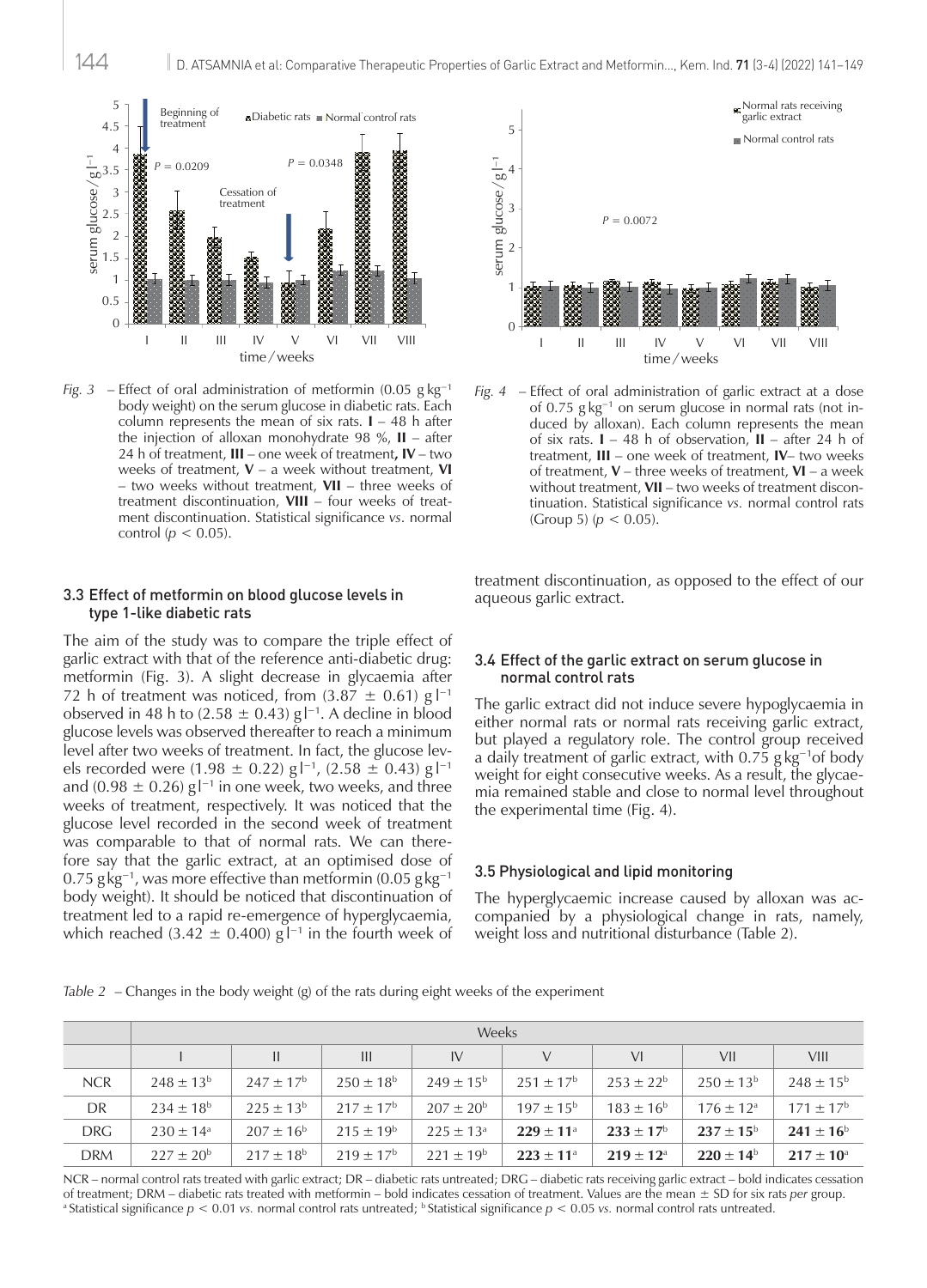A significant decrease in body weight was observed from the first week in the group of diabetic rats, untreated with garlic extract. On the other hand, oral administration of garlic extract to the alloxan-induced diabetic rats  $(0.75 \text{ g kg}^{-1} \text{ of body weight})$  significantly reduced the loss of body weight from the second week of treatment (*p* < 0.05) compared to baseline values. In contrast, daily administration of metformin (0.05 g kg−1) induced a statistically significant change (*p* < 0.05) in cholesterol and triglyceride levels, observed in rats of groups 1, 2, and 3 over five weeks of observation (Figs. 5a and 5b).

An insignificant difference in body weights of group 1 diabetic rats was found compared to the baseline. Rats in group 1 had the highest cholesterol and triglyceride levels, compared to those of group 5 (non-diabetic rats). This increase was observed in the second week. In alloxan-induced diabetic rats, treatment with garlic extract showed a significant decrease in total cholesterol and triglycerides compound levels ( $p < 0.05$ ) from the third week of treatment. In the metformin-treated group of rats, no significant improvement was observed. On the contrary, total cholesterol and triglyceride levels continued to ascend. Furthermore, a positive correlation was observed between the concentration values of total cholesterol and triglycerides with glycaemia in the garlic-extract treated rats, whereas in the metformin treatment group there was a weak positive correlation (Figs. 6a and 6b).

### 4 Discussion

The present study mainly revealed that the triple action of garlic extract, compared to metformin, are more pronounced, long-standing, and have a regulatory and regenerative property. Garlic extract contains a myriad of molecules having a wide range of therapeutic properties. For the purpose of this study, these compounds were used to investigate their triple impact in alloxan-induced, insulin-dependent type-like diabetic rat models by impairing insulin-secreting β-cells in the islets of Langerhans, which is an irreversible effect.<sup>25-27</sup> Initially, alloxan-induced severe hypoglycaemia, which is attributed to the hyperinsulinemia following beta-cytolysis caused by altered redox potential, is ephemeral.<sup>26</sup> The results obtained show that the garlic extract significantly reduced blood glucose, cholesterol, and triglycerides in alloxan-induced diabetic rats. The same effect has been confirmed by several studies.<sup>28-34</sup> Other studies have shown that the therapeutic effect of garlic is attributed mainly to allicin-type compounds.35,37 A research carried out by *Behrouj et al.*<sup>38</sup> showed that garlic extract had, in addition to the hyperglycaemic effect, an antioxidant property capable of reversing liver injury following exposure to nitric oxide (NO) induced by hyperglycaemia. Allicin, the main active ingredient in garlic, inhibits autophagy, which plays a key role in the pathogenesis of diabetes, through activation PI3K/Akt/mTOR, and MAPK/ ERK/mTOR signalling pathway.39 Activation of mTOR stimulates beta cells growth, which may explain the pancreas recovery. A possible role of garlic extract in glucose oxidation explains the hypoglycaemic effect observed. Glucose reacts with oxygen to produce water and carbon dioxide. Another study<sup>40</sup> revealed the effect of garlic compounds in reducing hyperglycaemia, enhancement of serum insulin, and glycogen synthesis in the liver and skeletal muscle. The mechanism of hypoglycaemic action probably involves either direct or indirect stimulation of insulin secretion.39 The exact mechanisms of garlic as an antihyperglycemic



*Fig. 5* – a) Total cholesterol levels (g l<sup>−1</sup>) in normal, treated, and untreated diabetic rats, for eight weeks. Cholesterol levels in diabetics rats treated with garlic extract (0.75 g kg<sup>-1</sup> of body weight) and diabetic rats treated with metformin (0.05 g kg<sup>-1</sup>) are shown during treatment and after treatment cessation. Each point indicates the mean ± s.e.m. of six rats from each group. (*p* < 0.05) compared to untreated diabetic rats and to control rats (Group 5). b) Total triglyceride levels (gl<sup>−1</sup>) in normal, treated, and untreated diabetic rats for eight weeks. Triglyceride levels in diabetic rats treated with garlic extract (0.75 g kg<sup>-1</sup> of body weight) and diabetic rats treated with metformin (0.05  $g kg^{-1}$ ) are shown during treatment and after treatment cessation. Each point indicates the mean  $\pm$  s.e.m. of six rats from each group. ( $p < 0.05$ ) compared to untreated diabetic rats and to control rats (Group 5).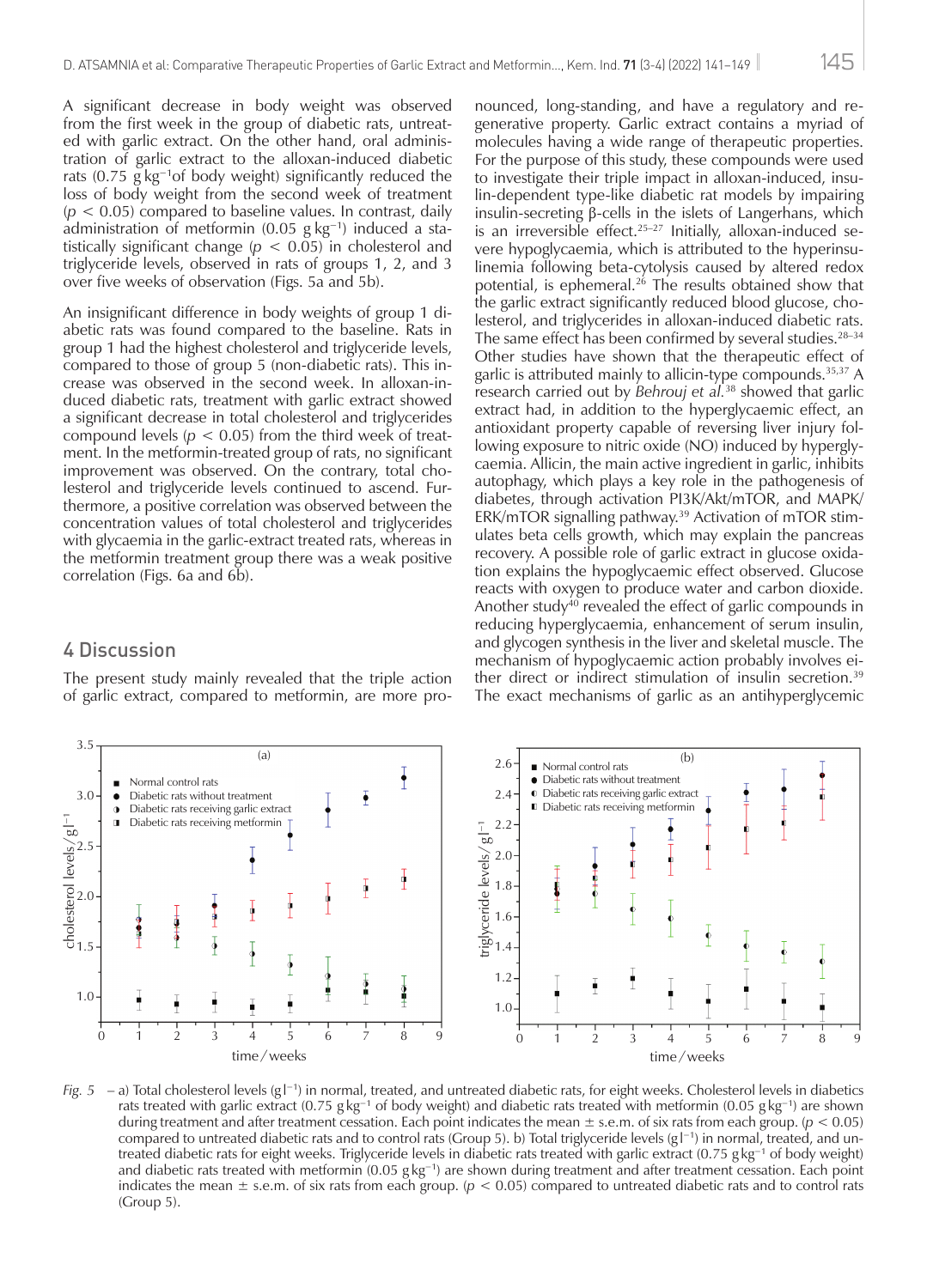

*Fig. 6* – a) Positive and significant correlation between serum glucose and total cholesterol levels. Diabetic rats receiving garlic extract: *N* = 6, *y* = 4.507*x* − 4.365,  $R^2$  = 0.956, SD = 0.259, *p* < 0.0001; control rats: *N* = 6, *y* = 1.632*x* − 0.531,  $R^2$  = 0.906, SD = 0.034, *p* = 2.650∙10–4. Positive and significant correlation between serum glucose and triglycerides levels. Diabetic rats receiving garlic extract:  $N = 6$ ,  $y = 5.970x - 6.631$ ,  $R^2 = 0.970$ ,  $SD = 0.214$ ,  $p < 0.0001$ ; control rats:  $N = 6$ ,  $y = 1.429x - 0.497$ ,  $R^2 = 0.825$ ,  $SD = 0.047$ ,  $p = 0.002$ . b) Positive correlation between serum glucose and total cholesterol levels. Diabetic rats receiving metformin:  $N = 6$ ,  $y = 7.341x - 11.185$ ,  $R^2 = 0.804$ ,  $SD = 0.557$ ,  $p = 0.002$ ; control rats: *N* = 6, *y* = 1.632*x* – 0.531,  $\overline{R}$ <sup>2</sup> = 0.906, SD = 0.034, *p* = 2.650⋅10<sup>-4</sup>. Positive correlation between serum glucose and triglycerides levels. Diabetic rats receiving metformin: *N* = 6, *y* = 7.348*x* – 10.849, *R*<sup>2</sup> = 0.735, SD = 0.648, *p* = 0.006; control rats:  $N = 6$ ,  $y = 1.429x - 0.497$ ,  $R^2 = 0.825$ , SD = 0.047,  $p = 0.002$ .

agent are still unclear.<sup>36</sup> It may play a role in increasing insulin activity, enhancing insulin secretion, or increasing the number of beta cells in the pancreas by activating the process of their regeneration.<sup>41,42</sup> The soluble fibre in the garlic extract may interfere with carbohydrate absorption, thereby affecting glycaemia.<sup>43</sup> *Liu et al.*<sup>41</sup> suggested that the increased activity of insulin may be caused by direct stimulation of pancreatic β cells or indirect production of gastrointestinal hormones associated with the pancreas.

Our results have demonstrated that the control group treated with garlic compounds developed no severe hypoglycaemia (Fig. 5). The stable blood glucose level after treatment cessation in the garlic treated group may probably be attributed to a regulatory effect involving insulin, rather than an orchestrated control of glucose metabolism. Likewise, the comparative study concerning the effects of garlic extract and metformin on type 1 diabetic rats revealed that, during the initial phase of treatment, a significant decrease in glycaemia had occurred. Moreover, metformin did not stimulate insulin secretion, and subsequently had no severe hypoglycaemic effect among normal rats.<sup>44</sup> This study has shown that metformin induced hypoglycaemia without a lasting effect following treatment cessation, whereas garlic extract had more pronounced effects after treatment discontinuation, as illustrated in (Fig. 2). In contrast, rats previously treated with garlic extract had glycaemia levels close to the average value, and almost remained constant during this phase, which could be an insulin-dependent mechanism. Metformin has been used for decades, but its entire molecular mechanism of action is not completely understood. According to *Qiu et al.*45 and *Scarpello et al.*, 46 the glycaemic reduction action is largely attributed to the improvement in hepatic insulin resistance, leading to a reduction in hepatic gluconeogenesis. To explain the physiological and lipid evolution observed in this study, several mechanisms could be proposed. According to some studies, the destruction of pancreatic β cells can lead to weight loss in diabetic animals.47 The increase in triglyceride levels observed in diabetic rats could be due to a lack of insulin, which normally stimulates the enzyme lipoprotein lipase.<sup>48</sup> Other studies have suggested that garlic extract helps prevent the absorption of cholesterol from the gut by binding to bile acids. $49$  Moreover, it can act by reducing cholesterol biosynthesis, particularly by decreasing the activity of the coenzyme 3-hydroxy-3-methyl-glutaryl reductase (HMG-CoA reductase) (a key enzyme of cholesterol biosynthesis).50 Further investigative studies are needed to fully explain the mechanism of action and the pharmacological properties of garlic compounds.

### 5 Conclusions

The results of this study have indicated that garlic compounds had triple action since they significantly reduced hyperglycaemia, hypercholesterolemia, and hypertriglyceridemia in alloxan-induced type 1-like diabetic rats compared to the rats treated with diabetic drug of choice: metformin. Furthermore, a therapeutic effect persisted for several weeks after treatment cessation, suggesting a possible regeneration mechanism of the pancreatic, insulin-producing beta cells. Moreover, the garlic extract had no severe hypoglycaemia effect on normal rats, suggesting a regulatory function of glucose and lipids homeostasis.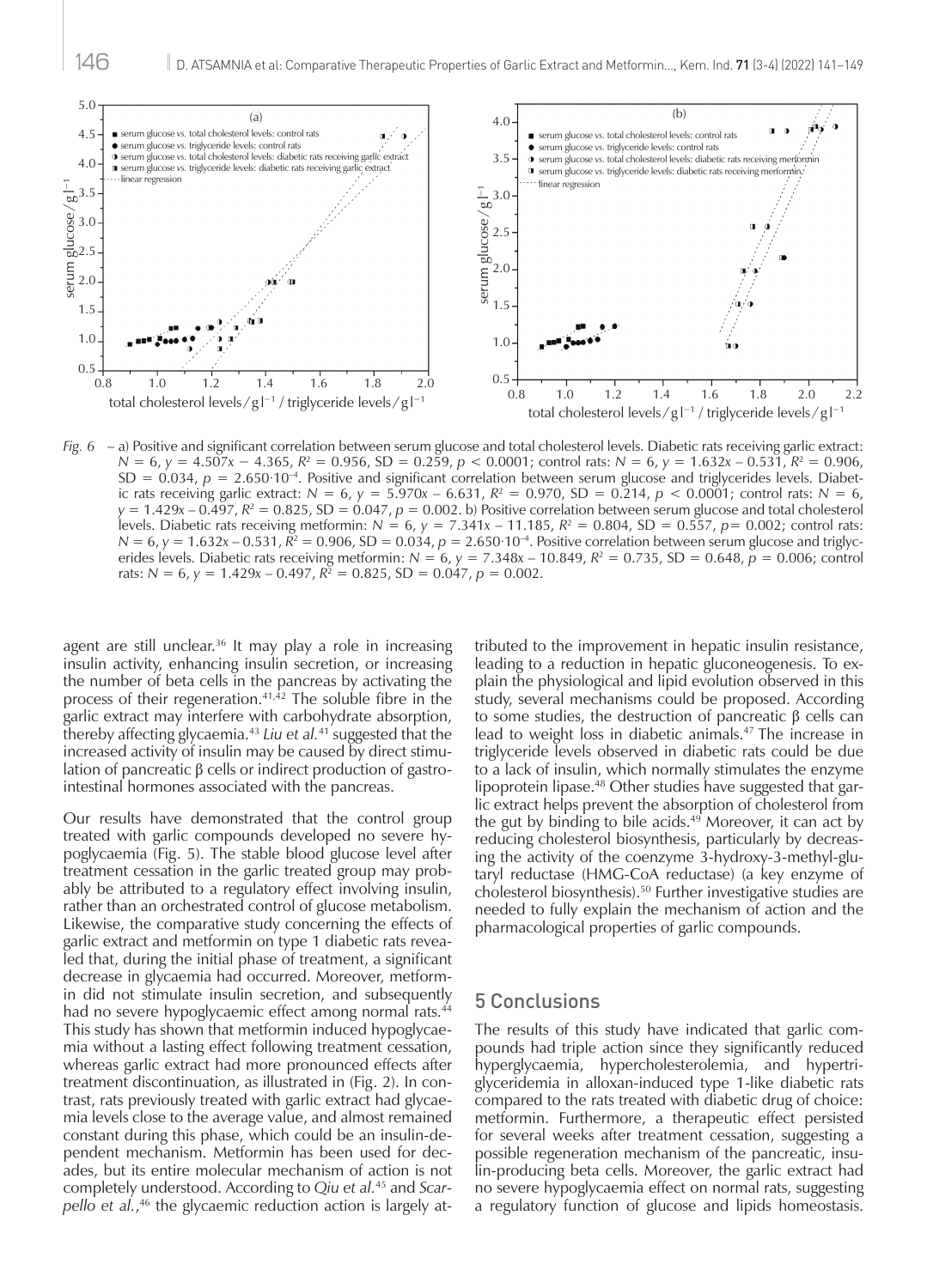Further investigative research is needed to fully comprehend the mechanism of action of garlic compounds and their pharmacological implications.

### ACKNOWLEDGEMENTS

The authors thank the staff of the Animal Toxicology Laboratory of the antibiotic company SAIDAL of Médéa for their support, and the Pasteur Institute of Algiers for providing animal material.

**Research funding:** This research work was supported by the University of Médéa, Algeria

**Author contributions:** D.A. designed and carried out experiments in collaboration with D.O. O.B. and K.B. contributed to the writing of scientific inputs of the manuscript. M.H. and S.H. contributed to data acquisition and statistical analysis. All authors read and approved the final version.

**Competing interest:** The authors declare that they have no competing interests.

**Ethical approval**: This work received the ethical approval from the ethical authority of the University of Médéa, Algeria.

#### References Literatura

- 1. *A. Shang, S. Y. Cao, X. Y. Xu, R. Y. Gan, G. Y. Tang, H. Corke, V. Mavumengwana, H. B. Li*, Bioactive compounds and biological functions of garlic (*Allium sativum* L.), Foods **8** (7) (2019) 246, doi:<https://doi.org/10.3390/foods8070246>.
- 2. *Y. Zhang, X. Liu, J.Ruan, X. Zhuang, X Zhang, Z. Li*, Phytochemicals of garlic: Promising candidates for cancer therapy, Biomed. Pharmacother. **123** (2020) 109730, doi: [https://](https://doi.org/10.1016/j.biopha.2019.109730) [doi.org/10.1016/j.biopha.2019.109730](https://doi.org/10.1016/j.biopha.2019.109730).
- 3. *R. Ghyasi, G. Mohaddes, R. Naderi*, Combination effect of voluntary exercise and garlic (*Allium sativum*) on oxidative stress, cholesterol level and histopathology of heart tissue in type 1 diabetic rats, J. Cardiovasc. Thorac. Res. **11** (1) (2019) 61, doi:<https://doi.org/10.15171/jcvtr.2019.10>.
- 4. *B. K. Abel-Salam*, Immunomodulatory effects of black seeds and garlic on alloxan-induced diabetes in albino rat, Allergol. Immunopath. **40** (6) (2012) 336–340, doi: [https://doi.](https://doi.org/10.1016/j.aller.2011.07.002) [org/10.1016/j.aller.2011.07.002](https://doi.org/10.1016/j.aller.2011.07.002).
- 5. World Health Organization, 2006. Definition and diagnosis of diabetes mellitus and intermediate hyperglycaemia: report of a WHO/IDF consultation, URL: [https://www.who.int/](https://www.who.int/diabetes/publications/Definition%20and%20diagnosis%20of%20diabetes_new.pdf) [diabetes/publications/Definition%20and%20diagnosis%20](https://www.who.int/diabetes/publications/Definition%20and%20diagnosis%20of%20diabetes_new.pdf) [of%20diabetes\\_new.pdf](https://www.who.int/diabetes/publications/Definition%20and%20diagnosis%20of%20diabetes_new.pdf) (accessed August 7, 2021).
- 6. *I. Quesada, M. de Paola, C. Torres-Palazzolo, A. Camargo, L. Ferder, W. Manucha, C. Castro*, Effect of garlic's active constituents in inflammation, obesity and cardiovascular disease, Curr. Hypertens. Rep. **22** (1) (2020) 6, doi: [https://doi.](https://doi.org/10.1007/s11906-019-1009-9) [org/10.1007/s11906-019-1009-9](https://doi.org/10.1007/s11906-019-1009-9).
- 7. *L. D. Lawson, S. M. Hunsaker*, Allicin bioavailability and bioequivalence from garlic supplements and garlic foods, Nutrients **10** (7) (2018) 812, doi: [https://doi.org/10.3390/](https://doi.org/10.3390/nu10070812) [nu10070812](https://doi.org/10.3390/nu10070812).
- 8. *M. M. Anwar, A. R. M. Meki*, Oxidative stress in streptozotocin-induced diabetic rats: effects of garlic oil and melatonin, Comp. Biochem. Physiol. A Mol. Integr. Physiol. **135**

(4) (2003) 539–547, doi: [https://doi.org/10.1016/S1095-](https://doi.org/10.1016/S1095-6433(03)00114-4) [6433\(03\)00114-4](https://doi.org/10.1016/S1095-6433(03)00114-4).

- 9. *D. Farva, I. A. Goji, P. K. Joseph, K. T. Augusti*, Effects of garlic oil on streptozotocin-diabetic rats maintained on normal and high fat diets, Indian J. Biochem. Biophys. **23** (1) (1986) 24–27, URL: <https://pubmed.ncbi.nlm.nih.gov/3733137/>.
- 10. *H. Begum, M. A. Bari*, Effect of garlic oil on the pancreas of experimental diabetes in guineapigs, Bangladesh Med. Res. Counc. Bull. **11** (2) (1985) 64–68, URL: [https://pubmed.](https://pubmed.ncbi.nlm.nih.gov/3915683/) [ncbi.nlm.nih.gov/3915683/](https://pubmed.ncbi.nlm.nih.gov/3915683/).
- 11. *V. P. Karagodin, I. A. Sobenin, A. N. Orekhov*, Antiatherosclerotic and cardioprotective effects of time-released garlic powder pills, Curr. Pharm. Des. **22** (2) (2016) 196–213, doi: <https://doi.org/10.2174/1381612822666151112153351>.
- 12. *F. El Sabban, H. Abouazra*, Effect of garlic on atherosclerosis and its factors, East. Mediterr. Health J. **14** (1) (2008) 195– 205, URL:<https://pubmed.ncbi.nlm.nih.gov/18557469/>.
- 13. *T. Baluchnejadmojarad, M. Roghani*, Garlic extract attenuates time-dependent changes in the reactivity of isolated aorta in streptozotocin-diabetic rats, Life Sci. **73** (18) (2003) 2281– 2289, doi: [https://doi.org/10.1016/S0024-3205\(03\)00604-](https://doi.org/10.1016/S0024-3205(03)00604-0)  $\Omega$
- 14. *H. Amagase, B. L. Petesch, H. Matsuura, S. Kasuga, Y. Itakura*, Intake of garlic and its bioactive components, Nutr. J. **131** (3) (2001) 955S–962S, doi: [https://doi.org/10.1093/](https://doi.org/10.1093/jn/131.3.955S) [jn/131.3.955S](https://doi.org/10.1093/jn/131.3.955S).
- 15. *S. G. Santhosha, P. Jamuna, S. N. Prabhavathi*, Bioactive components of garlic and their physiological role in health maintenance: A review, Food Biosci. **3** (2013) 59–74, doi: [https://](https://doi.org/10.1016/j.fbio.2013.07.001) [doi.org/10.1016/j.fbio.2013.07.001](https://doi.org/10.1016/j.fbio.2013.07.001).
- 16. *F. Ferioli, E.Giambanelli, V. D'Alessandro, L. F. D'Antuono*, Comparison of two extraction methods (high pressure extraction *vs.* maceration) for the total and relative amount of hydrophilic and lipophilic organosulfur compounds in garlic cloves and stems. An application to the Italian ecotype "Aglio Rosso di Sulmona" (Sulmona Red Garlic), Food Chem. **312** (2020) 126086, doi: [https://doi.org/10.1016/j.food](https://doi.org/10.1016/j.foodchem.2019.126086)[chem.2019.126086](https://doi.org/10.1016/j.foodchem.2019.126086).
- 17. *S. A. Petropoulos, F. Di Gioia, N. Polyzos, N. Tzortzakis*, Natural antioxidants, health effects and bioactive properties of wild Allium species, Curr. Pharm. Des. **26** (16) (2020) 1816– 1837, doi: [https://doi.org/10.2174/1381612826666200203](https://doi.org/10.2174/1381612826666200203145851) [145851](https://doi.org/10.2174/1381612826666200203145851).
- 18. *P. Satyal, J. D. Craft, N. S.Dosoky, W. N. Setzer*, The chemical compositions of the volatile oils of garlic (*Allium sativum*) and wild garlic (*Allium vineale*), Foods **6** (8) (2017) 63, doi: <https://doi.org/10.3390/foods6080063>.
- 19. *P. Putnik, D.Gabrić, S.Roohinejad, F. J. Barba, D.Granato, K. Mallikarjunan, J. M. Lorenzo, D. B. Kovačević*, An overview of organosulfur compounds from Allium spp.: From processing and preservation to evaluation of their bioavailability, antimicrobial, and anti-inflammatory properties, Food Chem. **276** (2019) 680–691, doi: [https://doi.org/10.1016/j.food](https://doi.org/10.1016/j.foodchem.2018.10.068)[chem.2018.10.068](https://doi.org/10.1016/j.foodchem.2018.10.068).
- 20. *L. M. A. D. Lima, N. Wiernsperger, L. G. Kraemer-Aguiar, E. Bouskela*, Short-term treatment with metformin improves the cardiovascular risk profile in first-degree relatives of subjects with type 2 diabetes mellitus who have a metabolic syndrome and normal glucose tolerance without changes in C-reactive protein or fibrinogen, Clinics **64** (5) (2009) 415–420, doi: <https://doi.org/10.1590/S1807-59322009000500008>.
- 21. *G. Saravanan, P. Ponmurugan, G. S. Kumar, T. Rajarajan*, Antidiabetic effect of S-allylcysteine: Effect on plasma and tissue glycoproteins in experimental diabetes, Phytomed. **17** (14) (2010) 1086–1089, doi: [https://doi.org/10.1016/j.](https://doi.org/10.1016/j.phymed.2010.04.008) [phymed.2010.04.008](https://doi.org/10.1016/j.phymed.2010.04.008).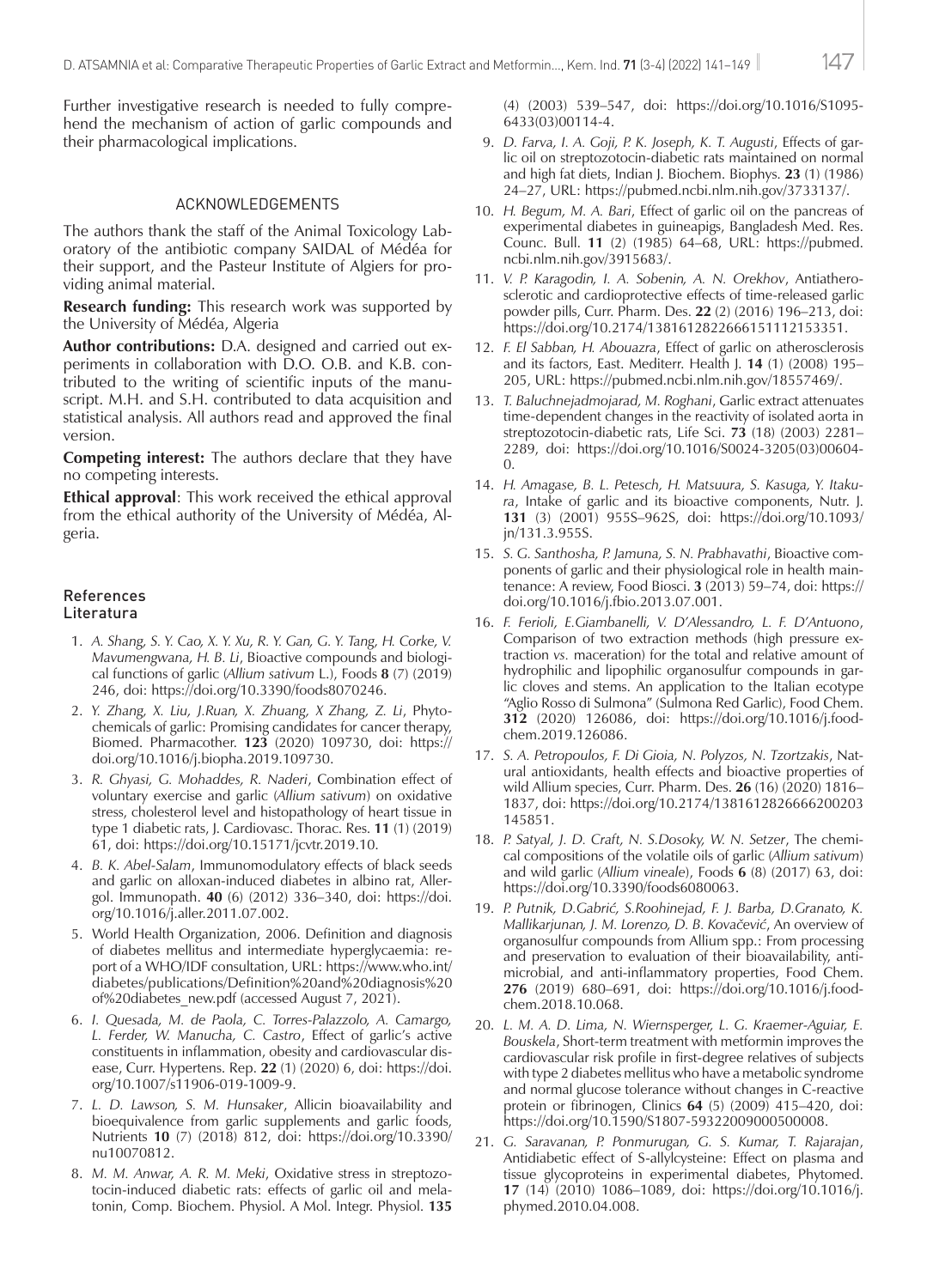- 22. *S. Venkatesh, J. Thilagavathi*, Anti-diabetic activity of flowers of *Hibiscus rosasinensis*, Fitoterapia **79** (2) (2008) 79–81, doi:<https://doi.org/10.1016/j.fitote.2007.06.015>.
- 23. *P. M. Clarke, M. A. Payton*, An enzymatic assay for acetate in spent bacterial culture supernatants, Anal. Biochem. **130** (2) (1983) 402–405, doi: [https://doi.org/10.1016/0003-](https://doi.org/10.1016/0003-2697(83)90607-3) [2697\(83\)90607-3](https://doi.org/10.1016/0003-2697(83)90607-3).
- 24. *S. Bhattacharya, P. Manna, R. Gachhui, P. C. Sil*, D-saccharic acid-1, 4-lactone ameliorates alloxan-induced diabetes mellitus and oxidative stress in rats through inhibiting pancreatic beta-cells from apoptosis *via* mitochondrial dependent pathway, Toxicol. Appl. Pharmacol. **257** (2) (2011) 272–283, doi: <https://doi.org/10.1016/j.taap.2011.09.013>.
- 25. *K. A. Salem, M. Kosanovic, A. Qureshi, M. Ljubisavljevic, F. C. Howarth*, The direct effects of streptozotocin and alloxan on contractile function in rat heart, Pharmacol. Res. **59** (4) (2009) 235–241, doi: [https://doi.org/10.1016/j.](https://doi.org/10.1016/j.phrs.2009.01.003) [phrs.2009.01.003](https://doi.org/10.1016/j.phrs.2009.01.003).
- 26. *M. Elsner, E. Gurgul-Convey, S. Lenzen*, Relative importance of cellular uptake and reactive oxygen species for the toxicity of alloxan and dialuric acid to insulin-producing cells, Free Radic. Biol. Med. **41** (5) (2006) 825–834, doi: [https://doi.](https://doi.org/10.1016/j.freeradbiomed.2006.06.002) [org/10.1016/j.freeradbiomed.2006.06.002](https://doi.org/10.1016/j.freeradbiomed.2006.06.002).
- 27. *J. B. Ju, J. S. Kim, C. W. Choi, H. K. Lee, T. K. Oh, S. C*. *Kim*, Comparison between ethanolic and aqueous extracts from Chinese juniper berries for hypoglycaemic and hypolipidemic effects in alloxan-induced diabetic rats, J. Ethnopharmacol. **115** (1) (2008) 110–115, doi: [https://doi.org/10.1016/j.](https://doi.org/10.1016/j.jep.2007.09.012) [jep.2007.09.012](https://doi.org/10.1016/j.jep.2007.09.012).
- 28. *Y. Pourfarjam, L. Rezagholizadeh, A. Nowrouzi, A. Meysamie, S. Ghaseminejad, N. Ziamajidi, D. Norouzi*, Effect of *Cichorium intybus* L. seed extract on renal parameters in experimentally induced early and late diabetes type 2 in rats, Ren. Fail. **39** (1) (2017) 211–221, doi: [https://doi.org/10.1080/08](https://doi.org/10.1080/0886022X.2016.1256317) [86022X.2016.1256317](https://doi.org/10.1080/0886022X.2016.1256317).
- 29. *C. J. Bailey*, Metformin: historical overview, Diabetologia **60** (9) (2017) 1566–1576, doi: [https://doi.org/10.1007/s00125-](https://doi.org/10.1007/s00125-017-4318-z) [017-4318-z](https://doi.org/10.1007/s00125-017-4318-z).
- 30. *M. Bnouham, A.Ziyyat, H.Mekhfi, A. Tahri, A. Legssyer*, Medicinal plants with potential antidiabetic activity-A review of ten years of herbal medicine research (1990-2000), Int. J. Diabetes Metab. **14** (1) (2006) 1, doi: [https://doi.](https://doi.org/10.1159/000497588) [org/10.1159/000497588](https://doi.org/10.1159/000497588).
- 31. *N. Bhagyalakshmi, R. Thimmaraju, L. Venkatachalam, K. C. Murthy, R. V. Sreedhar*, Nutraceutical applications of garlic and the intervention of biotechnology, Crit. Rev. Food. Sci. Nutr. **45** (7-8) (2005) 607–621, doi: [https://doi.](https://doi.org/10.1080/10408390500455508) [org/10.1080/10408390500455508](https://doi.org/10.1080/10408390500455508).
- 32. *A. JelodarGholamali, M. Maleki, M. H. Motadayen, S. Sirus*, Effect of fenugreek, onion and garlic on blood glucose and histopathology of pancreas of alloxan-induced diabetic rats, Indian J. Med. Sci. **59** (2005) 64–69, doi: [https://doi.](https://doi.org/10.4103/0019-5359.13905) [org/10.4103/0019-5359.13905](https://doi.org/10.4103/0019-5359.13905).
- 33. *S. K. Banerjee,M. Maulik, S. C. Mancahanda, A. K. Dinda, S. K Gupta, S. K. Maulik*, Dose-dependent induction of endogenous antioxidants in rat heart by chronic administration of garlic, Life Sci. **70** (13) (2002) 1509–1518, doi: [https://doi.](https://doi.org/10.1016/S0024-3205(01)01514-4) [org/10.1016/S0024-3205\(01\)01514-4](https://doi.org/10.1016/S0024-3205(01)01514-4).
- 34. *R. T. Ackermann, C. D. Mulrow, G. Ramirez, C. D. Gardner, L. Morbidoni, V. A. Lawrence*, Garlic shows promise for improving some cardiovascular risk factors, Arch. Intern. Med. **161** (6) (2001) 813–824, doi: [https://doi.org/10.1001/](https://doi.org/10.1001/archinte.161.6.813) [archinte.161.6.813](https://doi.org/10.1001/archinte.161.6.813).
- 35. *A. Hosseini, H. Hosseinzadeh,* A review on the effects of *Allium sativum* (Garlic) in metabolic syndrome, J. Endocrinol. Invest. **38** (11) (2015) 1147–1157, doi: [https://doi.](https://doi.org/10.1007/s40618-015-0313-8)

[org/10.1007/s40618-015-0313-8](https://doi.org/10.1007/s40618-015-0313-8).

- 36. *A. Eidi, M. Eidi, E. Esmaeili*, Antidiabetic effect of garlic (*Allium sativum* L.) in normal and streptozotocin-induced diabetic rats, Phytomedicine **13** (9-10) (2006) 624–629, doi: <https://doi.org/10.1016/j.phymed.2005.09.010>.
- 37. *W. Huang, Y. Wang, Y. G. Cao, H. P. Qi, L. Li, B. Bai, Y. Liu, H. L. Sun*, Antiarrhythmic effects and ionic mechanisms of allicin on myocardial injury of diabetic rats induced by streptozotocin, N.-S. Arch. Pharmacol. **386** (8) (2013) 697–704, doi:<https://doi.org/10.1007/s00210-013-0872-1>.
- 38. *H. Behrouj, N. Ziamajidi, R. Abbasalipourkabir, M. T. Goodarzi, M. Saidijam*, Hypoglycemic and antioxidant effects of oral administration of garlic extract in the livers of type 1 diabetic rats, J. Basic Clin. Physiol. Pharmacol. **30** (2) (2019) 245–250, doi:<https://doi.org/10.1515/jbcpp-2018-0124>.
- 39. *F. M. El-Demerdash, M. I. Yousef, N. I. Abou El-Naga*, Biochemical study on the hypoglycemic effects of onion and garlic in alloxan-induced diabetic rats, Food Chem. Toxicol. **43** (1) (2005) 57–63, doi: [https://doi.org/10.1016/j.](https://doi.org/10.1016/j.fct.2004.08.012) [fct.2004.08.012](https://doi.org/10.1016/j.fct.2004.08.012).
- 40. *P. T. Mathew, K. T. Augusti*, Studies on the effect of allicin (diallyl disulphide-oxide) on alloxan diabetes. I. Hypoglycaemic action and enhancement of serum insulin effect and glycogen synthesis, Indian J. Biochem. Biophys. **10** (3) (1973) 209–212, URL:<https://pubmed.ncbi.nlm.nih.gov/4792931/>.
- 41. *C. T. Liu, H. Hse, C. K. Lii, P. S. Chen, L. Y. Sheen*, Effects of garlic oil and diallyl trisulfide on glycemic control in diabetic rats, Eur. J. Pharmacol. **516** (2) (2005) 165–173, doi: [https://](https://doi.org/10.1016/j.ejphar.2005.04.031) [doi.org/10.1016/j.ejphar.2005.04.031](https://doi.org/10.1016/j.ejphar.2005.04.031).
- 42. *S. A. Nasim, B. Dhir, R. Kapoor, S. Fatima, A. Mahmooduzzafar Mujib*, Alliin obtained from leaf extract of garlic grown under in situ conditions possess higher therapeutic potency as analyzed in alloxan-induced diabetic rats, Pharm. Biol. **49** (4) (2011) 416–421, doi: [https://doi.org/10.3109/13880209](https://doi.org/10.3109/13880209.2010.521163) [.2010.521163](https://doi.org/10.3109/13880209.2010.521163).
- 43. *M. I. Ebomoyi, O. Abuda*, Blood glucose and morphology of the liver and pancreas in garlic fed Wistar rats, J. Med. Plants Res. **4** (18) (2010) 1877–1882, doi: [https://doi.org/10.5897/](https://doi.org/10.5897/JMPR10.187) [JMPR10.187](https://doi.org/10.5897/JMPR10.187).
- 44. *U. Hostalek, M. Gwilt, S. Hildemann*, Therapeutic use of metformin in prediabetes and diabetes prevention, Drugs **75** (10) (2015) 1071–1094, doi: [https://doi.org/10.1007/](https://doi.org/10.1007/s40265-015-0416-8) [s40265-015-0416-8](https://doi.org/10.1007/s40265-015-0416-8).
- 45. *J. H. Scarpello, H. C. Howlett*, Metformin therapy and clinical uses, Diab. Vasc. Dis. Res. **5** (3) (2008) 157–167, doi: <https://doi.org/10.3132/dvdr.2008.027>.
- 46. *S. Qiu, J. T. Vazquez, E. Boulger, H. Liu, P. Xue, M. A. Hussain, A. Wolfe*, Hepatic oestrogen receptor α is critical for regulation of gluconeogenesis and lipid metabolism in males, Sci. Rep.**7** (1) (2017) 1661, doi: [https://doi.org/10.1038/s41598-](https://doi.org/10.1038/s41598-017-01937-4) [017-01937-4](https://doi.org/10.1038/s41598-017-01937-4).
- 47. *D. A. Elgamal, A. T. Abou-Elghait, A. Y. Ali, M. Ali, M. H. Bakr*, Ultrastructure characterization of pancreatic β-cells is accompanied by modulatory effects of the HDAC inhibitor sodium butyrate on the PI3/AKT insulin signalling pathway in juvenile diabetic rats, Mol. Cell. Endocrinol. **503** (2020) 110700, doi: <https://doi.org/10.1016/j.mce.2019.110700>.
- 48. *R. Noriega-Cisneros, O. Ortiz-Ávila, E. Esquivel-Gutiérrez, M. Clemente-Guerrero, S. Manzo-Avalos, R. Salgado-Garciglia*, *C. Cortés-Rojo, I. Boldogh, A. Saavedra-Molina,* Hypolipidemic Activity of *Eryngium carlinae* on Streptozotocin-Induced Diabetic Rats, Biochem. Res. Int. **2012** (2012) 603501, doi: <https://doi.org/10.1155/2012/603501>.
- 49. *H. Matsuura*, Saponins in garlic as modifiers of the risk of cardiovascular disease, Nutr. J. **131** (3) (2001) 1000S–1005S, doi:<https://doi.org/10.1093/jn/131.3.1000S>.